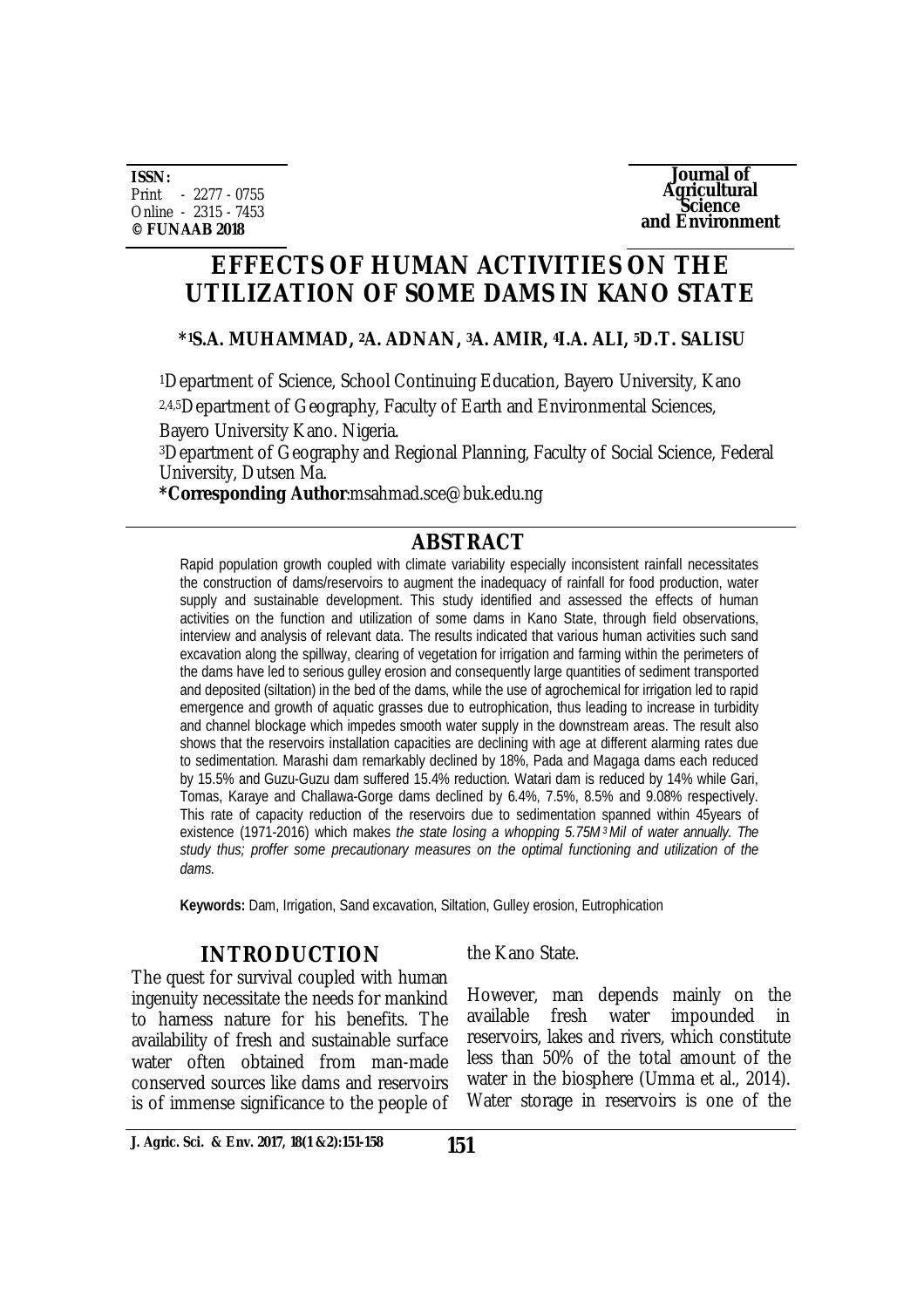primary mechanism for coping with the variability of water supply and demand (Wisser et al., 2013). Globally, water from reservoirs supplies an estimated 30-40% of irrigated areas (World Commission on Dams, 2000), contributes 20% of global electricity generation in the form of hydropower and a number of other beneficial purposes such as flood control, recreation, navigation and many other purposes (Wisser et al., 2013).

The Sudano-Sahelian nature and persistence drought in some parts of Northern Nigeria including Kano State especially in the late 1960s and early 1970s has necessitated the creation of dams and impoundment of water in the reservoir for domestic water supply, irrigation, livestock farming and fisheries production (Umma et al., 2014; KMWR, 2015).

Apparently, there are approximately 60,000 constructed dams and reservoirs worldwide (Masaki et al., 2017). Kano state has the largest concentration of man-made lakes in Nigeria with about 26 reservoirs in the state (KSMWR, 2015). Over the past three decades, climatic variability and increased human activities such as farming activities, both rain fed and irrigation, within the catchments basin of the reservoirs have resulted in the degradation of the dams such as gradual silting up, eutrophication (nutrient building), escalated gulley erosion and invasion of exotic aquatic weeds such as typha grass, used of agrochemicals such as fertilizers(Umma et al., 2014), flood plain encroachment, sand excavation and deforestation.

Human activities in the form of engineering works, such as channelization, dam construction as well as other human

interventions and activities posed serious effects on the balance of our fragile environment (Mertzanis et al., 2011). Key anthropogenic activities that greatly influenced and continue to threatened the functionality and utilization of dams as the reservoir ages includes; unceasing accumulation of sediments, eutrophication, phytoplanktons abundance in water and the spread of more invasive and non-native (exotic) species such as typha grass (Ramsar, 2000 in Umma et al., 2014) thus, alters both the biotic and abiotic conditions of the dams.

Evidently, the rate of sand excavation and clearing of vegetation for various human activities around dams and upstream leaves the soil bare and vulnerable to gully erosion which can be accelerated by especially high rainfall intensity.

Sediment influx and their deposit are the key factor that accelerates the impairment of a reservoir's useful life (Ran et al., 2012). Accumulation of sediments in reservoirs changes its morphological formation overtime (Hwang et al., 2007). Dam's sedimentation if not properly monitored and appraised could result in reduction of reservoir capacity, bed incision and ultimately result in collapsed of a downstream bank (Mahadi et al., 2015). Sediment deposit can be accelerated or decelerated based on the rainfall intensity, nature of soil, vegetation cover and topography of the catchment area (Palmieri et al., 2001).

Two of the most important factors that have direct bearing on the sediment influx rate are land-use changes in the upstream due to anthropogenic activities and the reduced trap efficiency of the reservoir (Rossi et al.,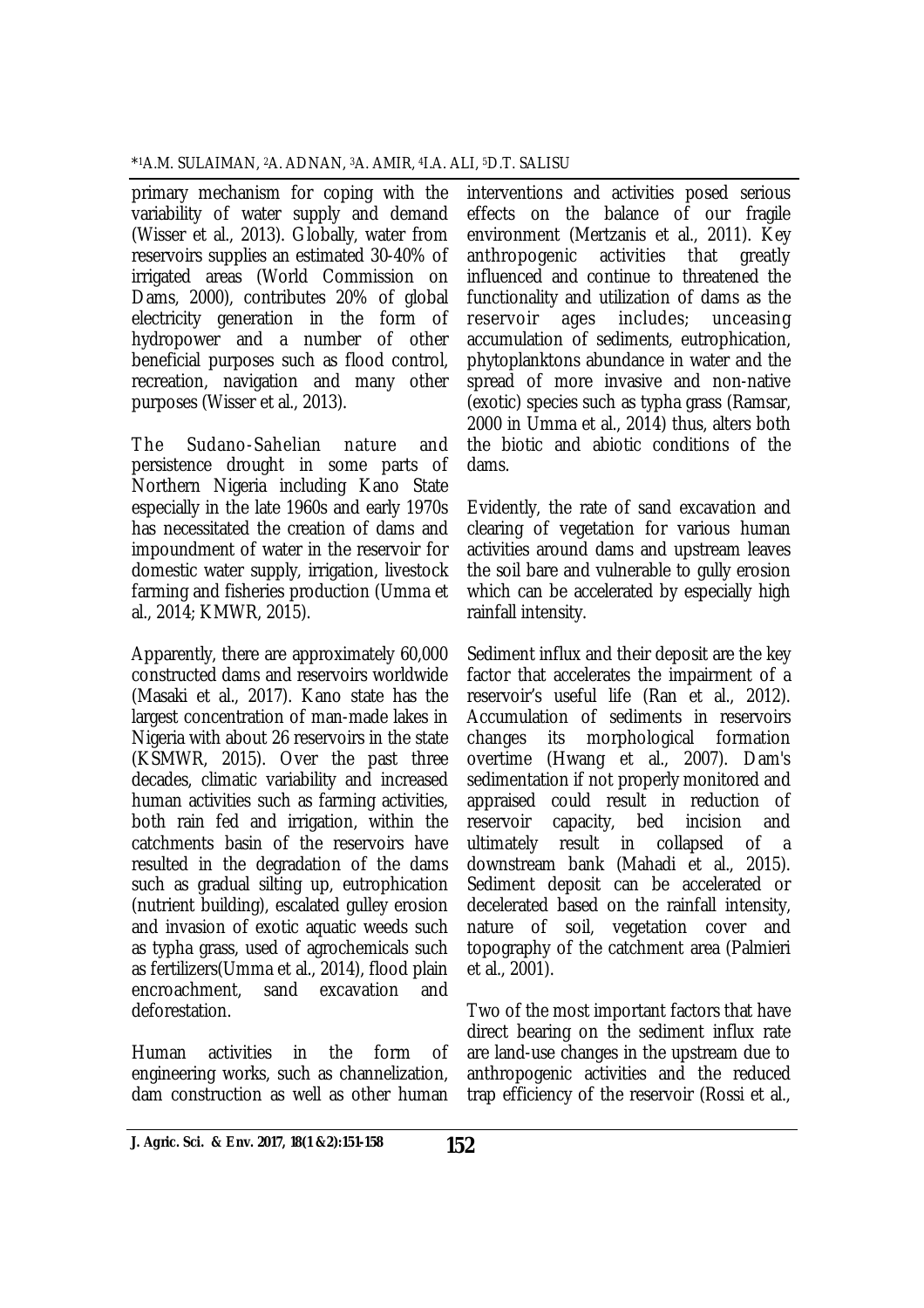2009). The presence of sediments in a reservoir also deteriorates water quality and increases the risk of eutrophication thereby threatened the aquatic life (Mahadi et al., 2015).

This study is therefore, aimed at identifying and assessing the effects of human activities on the existence, utilization and sustainability of some selected dams in Kano State.

Longitude 7º 4'E and 9º 3'E of the Prime meridian occupying a total area of 20131Km2, approximately 4.7% of the total land area of Nigeria. The mean annual Rainfall is about 884mm. The wettest month is August has the highest number of rainstorms and sediment generation while the mean annual temperature in area ranges from 26ºC to 32ºC (Murtala et al., 2015).

# **MATERIALS AND METHODS**

#### *Study Area*

Kano State is located between Latitudes 10º 3'N and 12º 4'N of Equator and



*Fig: 2 Map of the Study Area*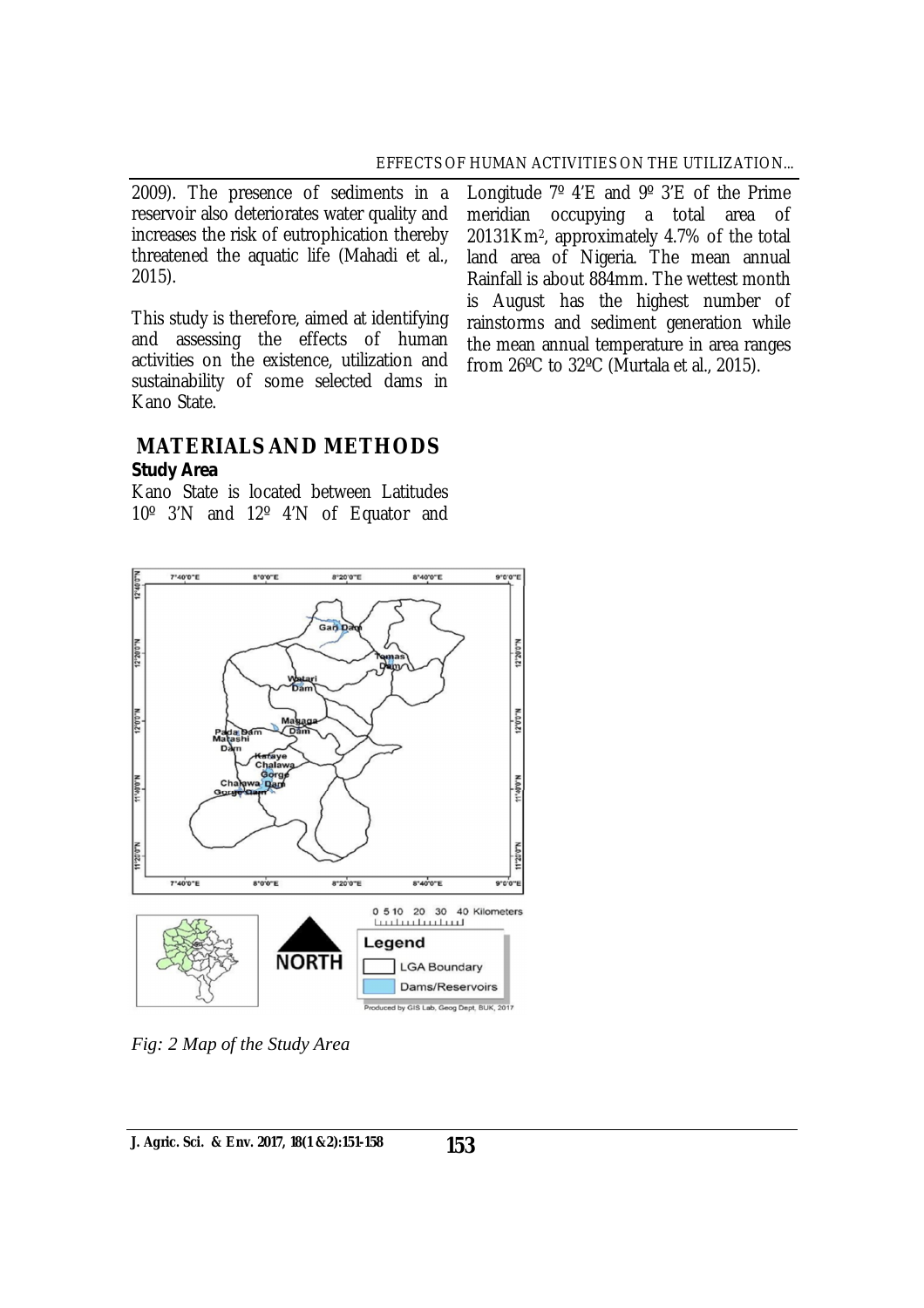\* <sup>1</sup>A.M. SULAIMAN, 2A. ADNAN, 3A. AMIR, 4I.A. ALI, 5D.T. SALISU

The elevation of Kano is generally above farming 650m and reaches well over 1000m around the Rishi Hills. Most of the rocky outcrops in the zone are of younger granites. The plains are developed on the rocks of the Basement. (Olofin, 2013). Kano State is drained by Kano and Challawa Rivers system with over 100 tributaries and 26 major rivers. Due to the topography of Kano State, all streams and rivers finally contribute their flows into the Challawa/ Wudil river system which eventually discharges into River Hadejia on their journey to Lake Chad. This is with the exception of Gari, Marke, Tomas and Dudduru rivers that discharge directly into the Hadejia river system, while Iggi discharges into Katagum River (KMWR, 2015).

## **METHODS**

Data used in this study were derived from field observation, interview and secondary sources. At the field, only the physical characteristics and conditions of the Dams/reservoirs were observed with the view to assessing the level of the impacts of human activities within and around the Dams. The manifestation of these conditions have direct or indirect link with human activities; these are, sand excavation and clay block making along spill way,

**Volume of Sediment = (***TC-AC***) ……………….. (1) Percentage of Sediment = (***VS/AC* **x 100) ……... (2) Rate of Deposition/Year = (***VS/AR***) …………… (3)** 

Where; *TC* is the Total Storage Capacity, *AC* is the Active Capacity, *VS* is the Volume of Sediment, *AR* is the Age of Reservoir and *MCM* is M3 Mil.

within the perimeters (embankment) of the dams, aquatic weed infestation, siltation and gulley erosion.

However, semi structured interview was conducted with an official of the custodian of the dams (Kano State Ministry of Water Resources), this was done with the view to elicit more information about the dams. It was learnt during the interview that informal irrigation by farmers and construction of small dams by the LGAs Councils in the upstream of the reservoir have been identified. Furthermore, secondary data about the physical characteristics of the dams were also sourced during the interview session.

The secondary data were obtained from Kano State Ministry of Water Resources (KSMWR). The data contained records on the total storage capacity, active storage capacity, dead capacity, average annual rainfall and year of commission of the studied dams. The data were used to estimate the reservoirs reduction capacities as well as their rate of depletion with time due to sediment influx using equations 1, 2 and 3 as developed by (Abdurrahman, 2011). The choice is guided by the simplicity and efficiency of the formula.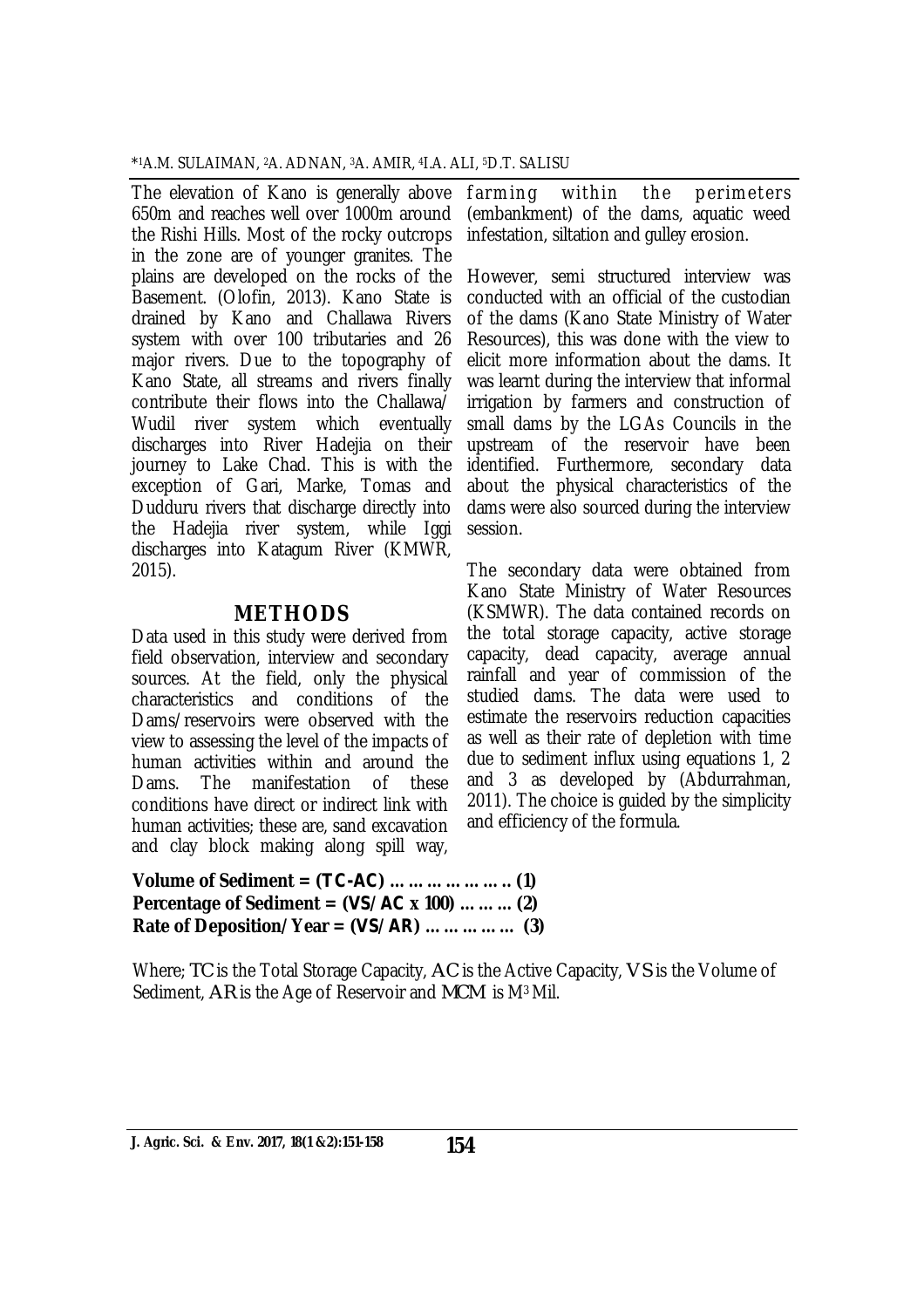### EFFECTS OF HUMAN ACTIVITIES ON THE UTILIZATION...

#### **RESULTS AND DISCUSSIONS**  *Observed Human Activities on the Reservoirs*

Human activities within and around the dams have been identified. These includes; sand excavation and clay block making along spill way, clearing of vegetation and tillage for irrigation purpose, excessive informal irrigation upstream and farming within the perimeters (embankment) of the dams as they recedes during the dry season.

These were the various human activities identified, thus threatening the existence, function and optimum utilization of the<br>dams. However, their consequential dams. However, their consequential implications include aggravated soil erosion, sedimentation and aided proliferation of aquatic weeds such as is *M3 Mil*.

typha grass infestation as well as degrading both the physical and biochemical quality of the water.

| Table 1. Characteristics of studied Dams from commissioned year to 2016 |                                        |                                               |       |            |                                    |  |  |  |  |
|-------------------------------------------------------------------------|----------------------------------------|-----------------------------------------------|-------|------------|------------------------------------|--|--|--|--|
|                                                                         | <b>Total Storage</b><br>Capacity (MCM) | <b>Active Capacity Dead Capacity</b><br>(MCM) | (MCM) | Av. Annual | Year<br>Rainfall (mm) Commissioned |  |  |  |  |
| Dam                                                                     |                                        |                                               |       |            |                                    |  |  |  |  |
| Tomas                                                                   | 60.3                                   | 56.6                                          | 4.5   | 838        | 1976                               |  |  |  |  |
| Gari                                                                    | 214                                    | 203                                           | 13.7  | 813        | 1980                               |  |  |  |  |
| Watari                                                                  | 104.55                                 | 92.74                                         | 14.6  | 813        | 1980                               |  |  |  |  |
| Pada                                                                    | 12                                     | 10.5                                          | 1.86  | 813        | 1980                               |  |  |  |  |
| Marashi                                                                 | 6.77                                   | 5.79                                          | 1.21  | 813        | 1980                               |  |  |  |  |
| Karaye                                                                  | 17.22                                  | 15.99                                         | 1.46  | 940        | 1971                               |  |  |  |  |
| Challawa-Gorge                                                          | 969                                    | 904                                           | 87.9  | 841        | 1992                               |  |  |  |  |
| Magaga                                                                  | 19.68                                  | 17.22                                         | 3.05  | 813        | 1980                               |  |  |  |  |
| Guzu-Guzu                                                               | 24.6                                   | 21.53                                         | 3.79  | 813        | 1979                               |  |  |  |  |

Source: Adopted from Kano State Ministry of Water Resources (2017); Modified by Abdulhamid et al., 2017

*Observed Reservoir Sedimentation Rate* The different dams studied varies considerably from one another in size, storage capacity, average annual rainfall received, number of contributing rivers/ streams as well as the rate of sediment inflow as presented in Table 1 and 2.

The active reservoir capacities of each of the dams were compared with the total storage capacities and the difference

between the two capacities gave the dead capacities which is loss due to sedimentation. The computed results were presented in Table 2. The rate of depletion indicates the volume of sediment in reservoir. It was estimated, that over the life time of each of the dams, there has been inflow of sediments into the reservoirs, thus resulting in the reduction from the initial storage capacity (Table 2).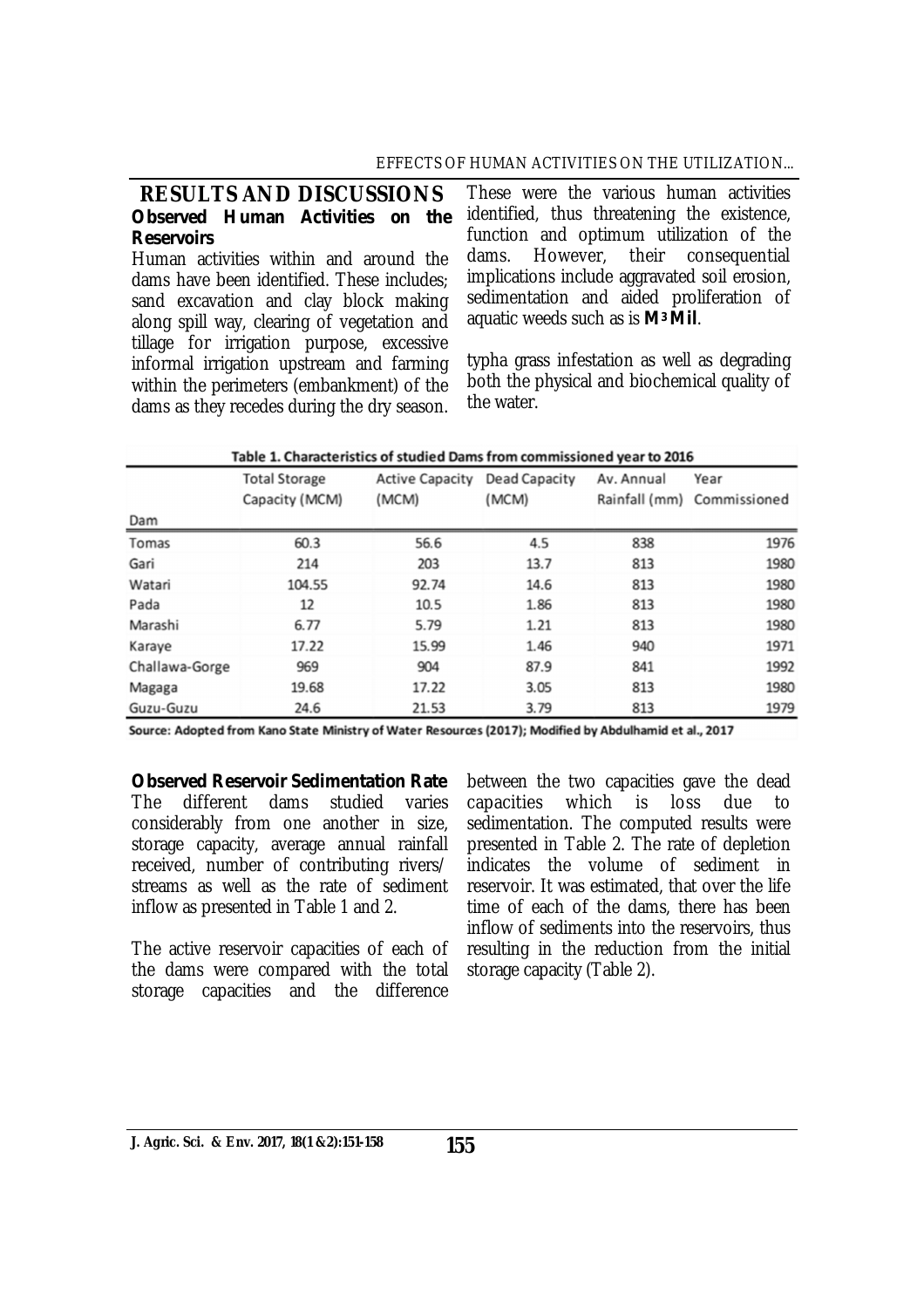| <b>Total Storage</b> |                                 |                        |                           |                                   |                  |
|----------------------|---------------------------------|------------------------|---------------------------|-----------------------------------|------------------|
| Capacity (MCM)       | <b>Active Capacity</b><br>(MCM) | Dead Capacity<br>(MCM) | Reduction<br>Capacity (%) | Depletion/year Reduction<br>(MCM) | Rate/year<br>(%) |
| 60.3                 | 56.6                            | 4.5                    | 7.5                       | 0.11                              | 0.12             |
| 214                  | 203                             | 13.7                   | 6.4                       | 0.38                              | 0.18             |
| 104.55               | 92.74                           | 14.6                   | 14                        | 0.4                               | 0.39             |
| 12                   | 10.5                            | 1.86                   | 15.5                      | 0.5                               | 0.43             |
| 6.77                 | 5.79                            | 1.21                   | 18                        | 0.03                              | 0.5              |
| 17.22                | 15.99                           | 1.46                   | 8.5                       | 0.03                              | 0.19             |
| 969                  | 904                             | 87.9                   | 9.08                      | 3.82                              | 0.38             |
| 19.68                | 17.22                           | 3.05                   | 15.5                      | 0.08                              | 0.44             |
| 24.6                 | 21.53                           | 3.79                   | 15.4                      | 0.1                               | 0.42             |
|                      | Source: Data Analysis (2017)    |                        |                           |                                   |                  |

\* <sup>1</sup>A.M. SULAIMAN, 2A. ADNAN, 3A. AMIR, 4I.A. ALI, 5D.T. SALISU

The results from Table 2 also revealed that Marashi Dam with least storage capacity has shown a remarkable reduction of 18% due to sediment deposition, thus, threatening and compromising the adequate function and utilization of the reservoir. However, Pada, Magaga and Guzu-Guzu dams shows an unprecedented level of 15.5%, 15.5%, and 15.4% reduction respectively. Besides Watari Dam shows 14% reduction while Gari, Tomas, Karaye and Challawa-Gorge Dams presented the least rate of reduction of 6.4%, 7.5%, 8.5% and 9.08% respectively. This rate of capacity reduction of the reservoirs due to sedimentation spanned within 45years of existence of the dams (1971-2016).

The results from Table 2 further revealed that Gari Dam is depleting annually at the rate of 0.18% (0.38 M3Mil), Watari Dam is depleting at 0.39% (0.40 M3Mil) per year. Pada Dam is depleting at 0.43% (0.50 M3Mil) annually while Marashiri Dam is the worst hit, depleting at the rate of 0.5% (0.033 M3Mil) per year. Karaye Dam is

depleting at 0.19% (0.32 M3Mil) annually. Challawa-Gorge Dam is depleting at an annual rate of 0.38% (3.82 M3Mil). However, GuzuGuzu Dam is depleting at 0.42% (0.10 M3Mil) per annum while Magaga Dam is being depleted at the rate 0.44% (0.08 M3Mil) per year. All the studied dams except for Tomas, Gari and Karaye with annual reduction capacities of 0.12%, 0.18% and 0.19% respectively, presented an annual loss rate relative to installed capacity higher than estimated median value of 0.36% by Wisser et al., (2013). This loss rate is for reservoir with storage capacity higher than 1 M3 Mil (Wisser et al., 2013).

However, Kano State is losing approximately 5.75 M3Mil annually of water storage for drinking, irrigation and other purposes from only nine of its numerous dams, this is just 0.04 M3Mil below the active storage capacity of Marashi Dam. The loss of reservoir capacity of these dams presents grievous consequences to Kano State both socially and economically considering its current large population size, which is growing at the rate of 3.5%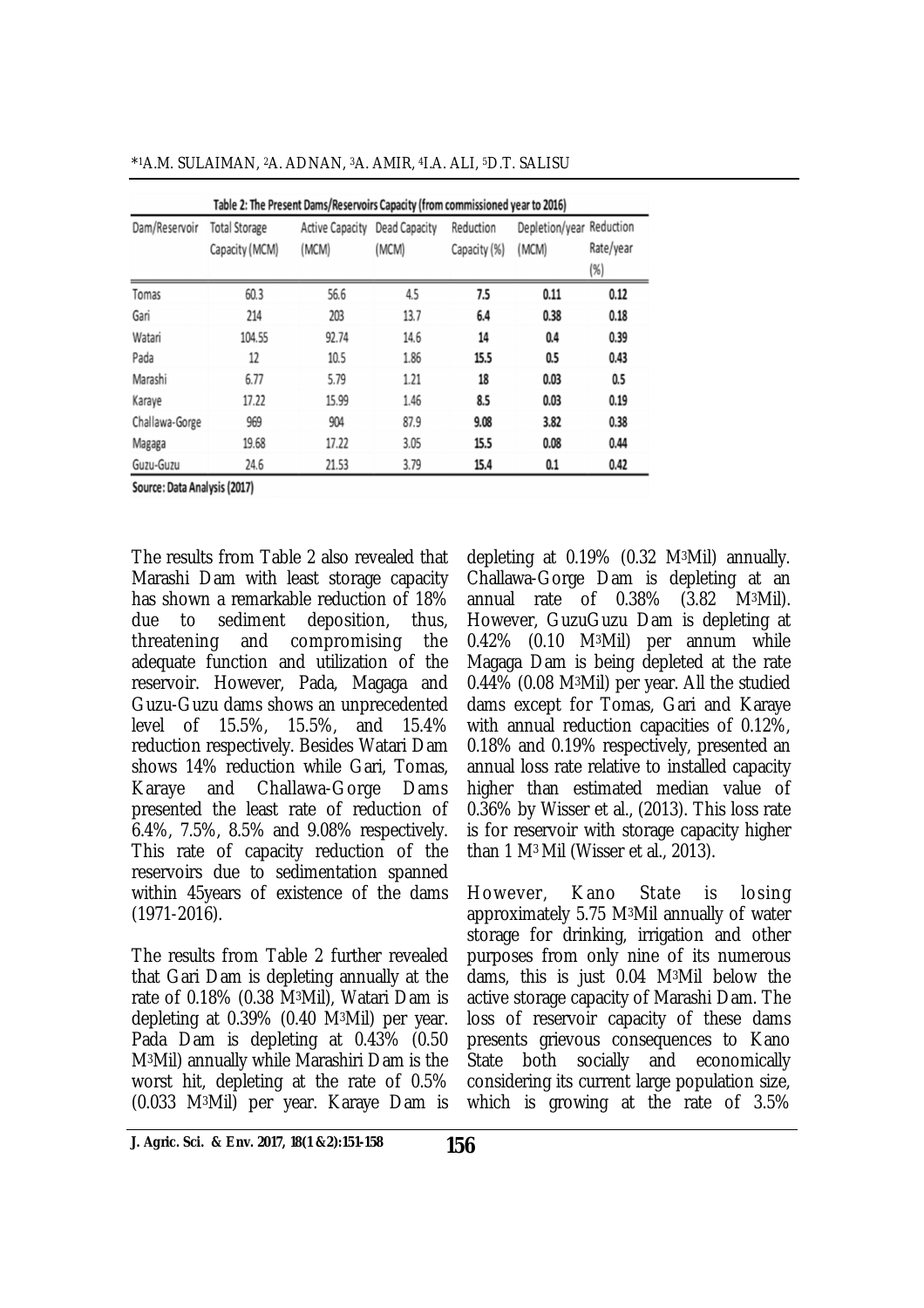annually (NPC, 2006). With an exploded population alongside climate variability especially rainfall, the reduction in dams' capacity poses a great threat to the utilization and sustainability of available water for domestic, agricultural and other purposes. Thus, fresh water availability should grow concurrently with the increasing demand for various purposes of the ever growing population.

### **CONCLUSION AND RECOMMENDATIONS**

The study shows that dams/reservoirs in Kano state are seriously losing their productive capacities with age due to various degrees of human activities. All dams except Tomas, Gari and Karaye are declining in storage capacity due to sedimentation at annual rate above the 0.36% median value for large dams. The state is losing approximately **575***M3Mil* of water storage that could be utilized for various purposes ranging from irrigation, water supply, Hydro Electric Power (HEP) generation, etc. The study, thus, recommended for proper policy that will govern the dams' utilization, creation of buffer zone around the dams to guard against any human activity that may endanger the dams and proper awareness on the use of agrochemicals for irrigation farming.

# **REFERENCES**

**Abdurrahman U. T.** 2011. Assessment of Dam Storage Capacities (A Case Study of Thomas, Kafiin-Chiri and Magaga Dams), An unpublished undergraduate project submitted to the Department of Civil Engineering Kano University of Science and Technology, Wudil, Kano State.

**Hwang, S.J., et al.** 2007. *Moderating effects of* 

*the geometry of reservoirs on the relation between urban land use and water quality.* Landscape and Urban Planning, **82**(4): p. 175-183.

**Kano State Ministry of Water Resource**  (KSMWR) (2015), Committee on Development of Master Plan for Rivers and Streams in Kano State, Kano State Ministry of Water Resources.

**Mahadi L.Y., Usman T.A., Muhammad T.A. Amina S.A., Muttaqa U.Z., Ali S.M.** 2015. The Progressive response of Sahelian Dams to Sediment Intrusion: Case of Kano State Between 1976 and 2009. *Applied Mechanics and Materials, 301-1306, Trans Tech Publications, Switzerland.* 

**Masaki, Y., Hanasaki, N., Biemans, H., Hannes Müller Schmied H.M., Tang Q, Wada Y., Gosling S. N., Takahashi K., Hijioka, Y.** 2017. Intercomparison of global river discharge simulations focusing on dam operation—multiple models analysis in two case-study river basins, Missouri– Mississippi and Green–Colorado, Environ. Res. Lett. 12 (2017) 055002.

**Mertzanis, A., Papadopoulos, A., Goudelis G., Pantera, A., Efthimiou, G.**  2011. Human - induced impact to the environment and changes in the geomorphology: Some examples of inland and coastal environments in Greece, Journal of Ecology and the Natural Environment 3 (8), 273-297, August 2011.Accessed online at <http://www.academicjournals.org/jene> ISSN 2006-9847©2011 A c a d e m i c Journals.

**Murtala, U. M., Abdulhamid, A., Badamasi, Ahmed. M.,** 2015. Rainfall Dynamics and Climate Change in Kano, Nigeria. Journal of Scientific Research &